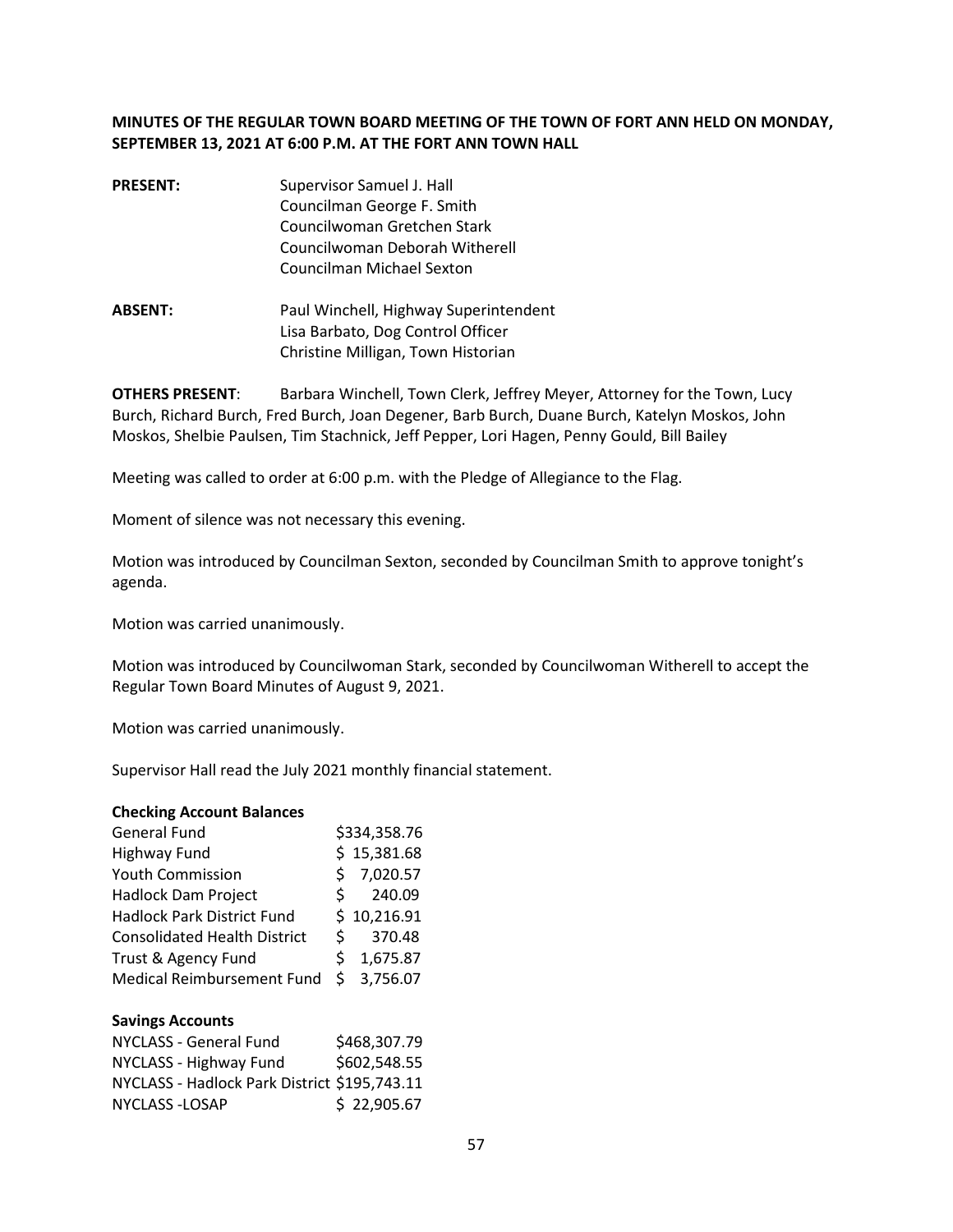Motion was introduced by Councilman Sexton, seconded by Councilman Smith to pay the bills as warranted and audited.

Motion was carried unanimously.

## **6:02 p.m. Public Comment opened with agenda items**

### **6:03 p.m. Public Comment closed without comment**

### **Reports from Town Officials and Committees:**

Supervisor Hall stated that he is getting things in order for the upcoming budget workshops. Working on information that the town may be eligible for grants for Battle Hill. Looking at stimulus funds and seeing what the town is actually eligible to be reimbursed for and what could be used for future projects.

Supervisor Hall stated COVID has affected us here in the Town of Fort Ann with the highway department having one (1) individual out with COVID and two (2) on quarantine. The counts in Fort Ann keep going up. Even when vaccinated there are what are called breakthroughs but people that are vaccinated are not so ill as those that are not vaccinated. Still would like to see as many people as possible get vaccinated.

**4.0 Old Business**: Supervisor Hall stated there was nothing new to report on:

**4.1** A Local law Regulating Short-Term Rentals in the Town of Fort Ann or **4.2** A Local Law Amending the Town of Fort Ann Site Plan Review

Councilwoman Stark stated the beach is officially closed as of Labor Day.

Councilwoman Stark thanked the Highway Department for painting lines at the Fort Ann/Pilot Knob Beach parking lot and making parking better there. Also, thanked the Highway Department for making a storage box to keep the rescues board in.

Councilwoman Stark stated there were between 25-30 children that participated in swimming lessons. She wanted to thank the Rec. Director, OC West, and said the counselors were excellent this year. She also wanted to thank the Old Stone House Library for their participation in the Summer Recreation program.

Councilwoman Stark said the bike trail is being used and seems to be very popular. She's heard a lot of comments.

Councilwoman Stark stated she attended an Office for the Aging meeting this morning. The meal sites in Cambridge and Hudson Falls are still open. The meal site in Whitehall has been closed for the time being.

Councilwoman Stark stated there was a report on elder abuse and she has a phone number if anyone needs it.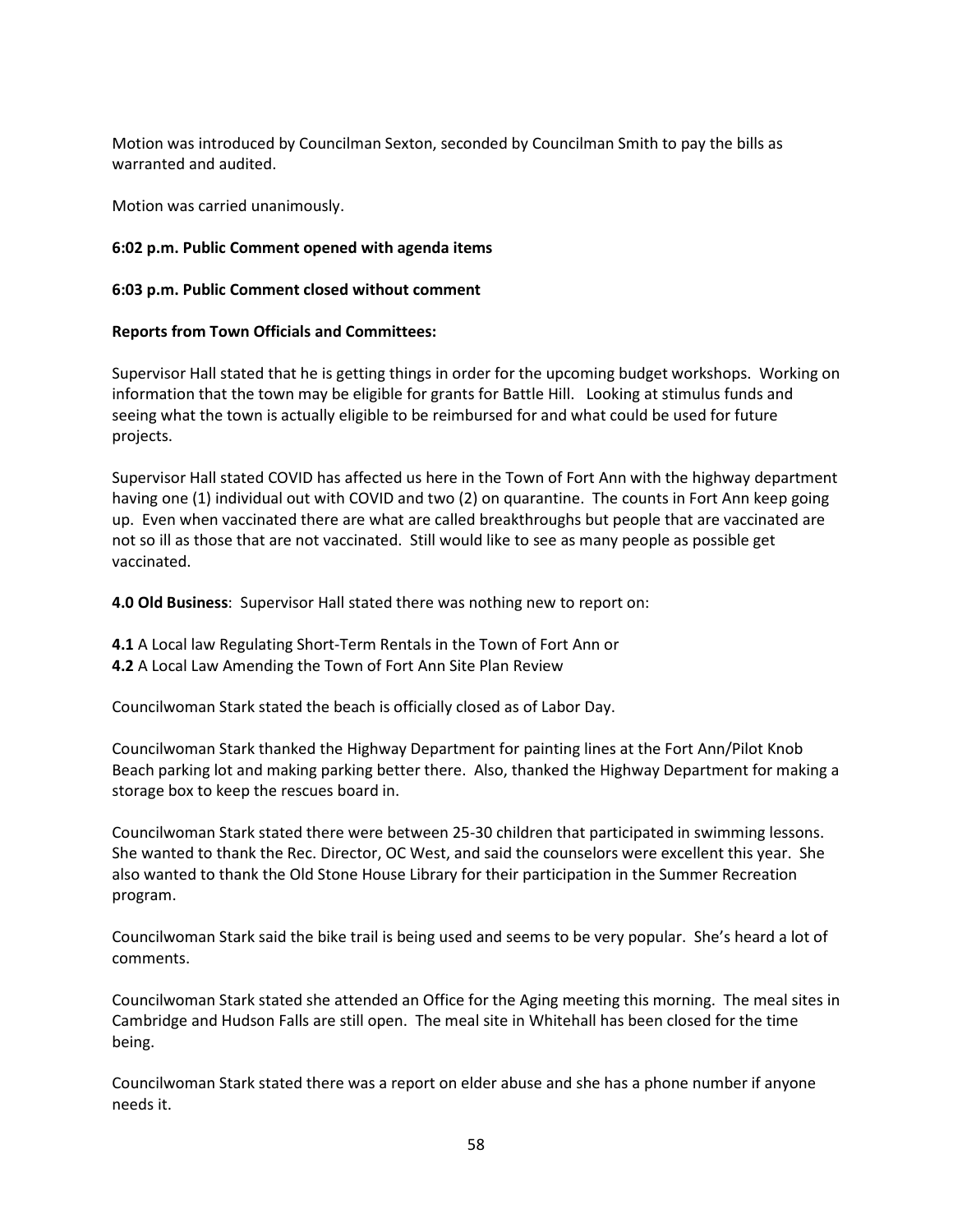She stated that restaurant tickets are still for sale. She also has nomination sheets for Senior of the Year: one (1) sheet for a Senior Man and one (1) sheet for a Senior Woman.

Councilwoman Stark stated on September 25, 2021 there will be a Sasquatch event being held in Whitehall and they will be promoting the bike trail and other activities.

Councilman Sexton followed up with the Fort Ann Fire Company on their audit with the budget coming up.

Councilman Smith and Supervisor Hall are looking at whether the Harvester should be sandblasted and painted or taken out of Hadlock. Once quotes are received a decision will be made.

**Town Clerk's Report** was given for August 2021. The Town Clerk announced that Lisa Barbato, Dog Control Officer will be on vacation from 9/18/2021 to 9/26/2021. The Town of Kingsbury Dog Control Officer, Todd Humiston, will be covering her area.

**Highway Superintendent Report**: Not present but Supervisor Hall stated once they have a full crew they will be working on paving Sly Pond Road that the prep work has been completed.

**Enforcement Officer Report** was given for July and August 2021.

**Historian**: Not present and sent an email to the Town Clerk that there was nothing to report.

Supervisor Hall went back to Old Business and asked if anyone had anything on "A Local Law Regulating Short-Term Rentals in the Town of Fort Ann" and/or "A Local Law Amending the Town of Fort Ann Site Plan Review." There was nothing so Supervisor Hall moved on to New Business.

#### **5.0 New Business - Local Law No. 2 of 1990 – Solid Waste Management Administration and Fees.**

Supervisor Hall asked the Attorney for the Town, Jeff Meyer, to explain in detail this Local Law. Mr. Meyer stated that among many different things this Local Law does it regulates and prohibits locating a dump or landfill and prohibits the disposal of waste which is broadly defined and broken down into a number of many categories in the Town of Fort Ann. Driving the current discussion is it prohibits sewage, sludge and septic specifically prohibits the land application in the Town of Fort Ann. This is becoming a bigger and bigger issue locally as different agricultural companies that utilize, treat and make the fertilizer. Some municipalities such as Hartford and Fort Ann prohibit but the Town of Kingsbury doesn't. The Local Law has been in place for over thirty (30) years in the Town of Fort Ann and it is straight prohibition. Mr. Meyer stated it's his understanding this is on the agenda because this was spoke about briefly at the August Town of Fort Ann Board meeting because there's at least one (1) farmer that wants to use this type of fertilizer which is prohibited by this local law.

Supervisor Hall asked Lucy and Richard Burch to speak about whether the local law should be amended or not. Mrs. Burch said she was led to believe this product does not fall under the criteria defined in the Fort Ann Local Law so did the Local Law need to be amended. Mrs. Burch said NYS Ag & Markets approves the use of this product. It is an approved agricultural practice Mrs. Burch said use of this product has been going on for years, some farmers have used it knowingly and some probably not knowingly. Mrs. Burch provided the Town Board Member's with a GHS Safety Data Sheet NEFCO that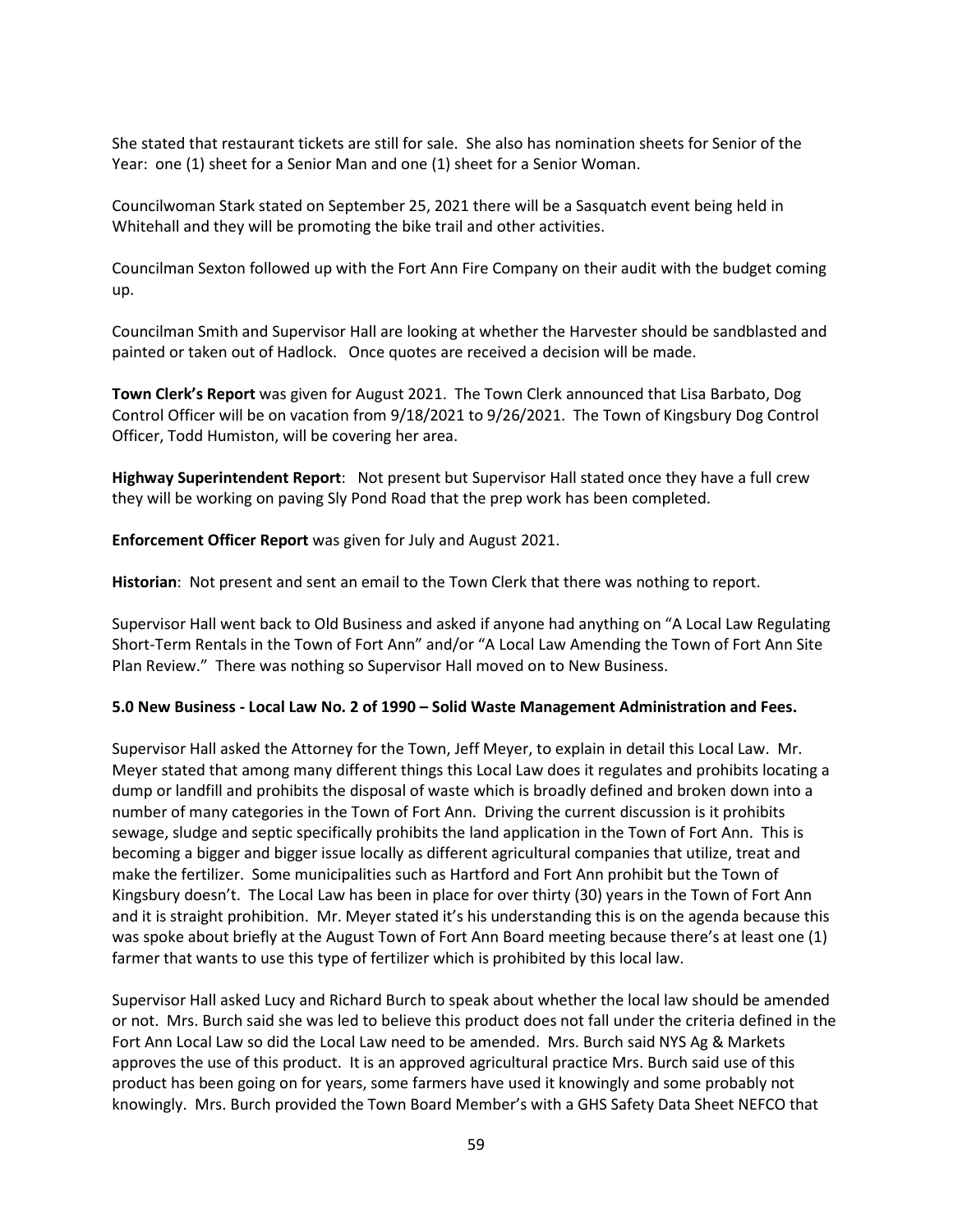has sixteen (16) sections from product and company identification, hazards identification, composition/information on ingredients (paper copy available from Town Clerk) to other information. She said the use of this fertilizer is customary and going on for years. She said it's been tested by multiple universities. She said this is a very reasonable priced fertilizer product for farmers to use. Supervisor Hall asked Mrs. Burch about storage and application. Mrs. Burch said they order it, it is delivered based on an estimate according to how many acres you have and approved practices. According to Mrs. Burch DEC said it was not illegal and further that the DEC said the Hartford Town Supervisor should go along and leave farmers alone. Mrs. Burch said this is a treated, granulated, slow release – no run off - product applied one (1) time per year per guidance.

# **RESOLUTION #55-2021**

# **REAPPOINTING A MEMBER TO THE BOARD OF ASSESSMENT REVIEW**

On motion of Councilman Smith, seconded by Councilwoman Witherell to accept resolution entitled "Resolution Reappointing a member to the Board of Assessment Review."

ADOPTED AYES 5 Sexton, Smith, Stark, Witherell, Hall

**RESOLVED,** that William Hohmann is hereby reappointed as a Member of the Fort Ann Board of Assessment Review for a term extending from October 1, 2021 through September 30, 2026.

## **RESOLUTION #56-2021**

### **APPROVING CDPHP HMO SILVER – 324**

On the motion of Councilman Sexton, seconded by Councilman Smith to accept resolution entitled "Resolution Reappointing a Member to the Board of Assessment Review."

ADOPTED AYES 5 Sexton, Smith, Stark, Witherell, Hall

**RESOLVED,** that upon due deliberation of the available policies taking into account the employee's needs, the available coverages and the costs associated therewith, the Town Board of the Town of Fort Ann approves CDPHP HMO Silver – 324 and having CDPHP HMO Silver – 324 as the health insurance administrator effective December 1, 2021.

## 6:33 p.m. **Opened Public Discussion**

6:34 p.m. **Closed Public Discussion** without anything being brought forth.

6:35 p.m. motion was introduced by Councilman Sexton, seconded by Councilman Smith to adjourn.

Motion was carried unanimously.

| Total Abstracts: | General:                  |  | \$7,830.83  |  |
|------------------|---------------------------|--|-------------|--|
|                  | Highway:                  |  | \$21,534.99 |  |
|                  | Hadlock Park District: \$ |  | 532.61      |  |

Respectfully submitted,

Barbara J. Winchell, Town Clerk

 $\overline{\phantom{a}}$  , and the contract of the contract of the contract of the contract of the contract of the contract of the contract of the contract of the contract of the contract of the contract of the contract of the contrac